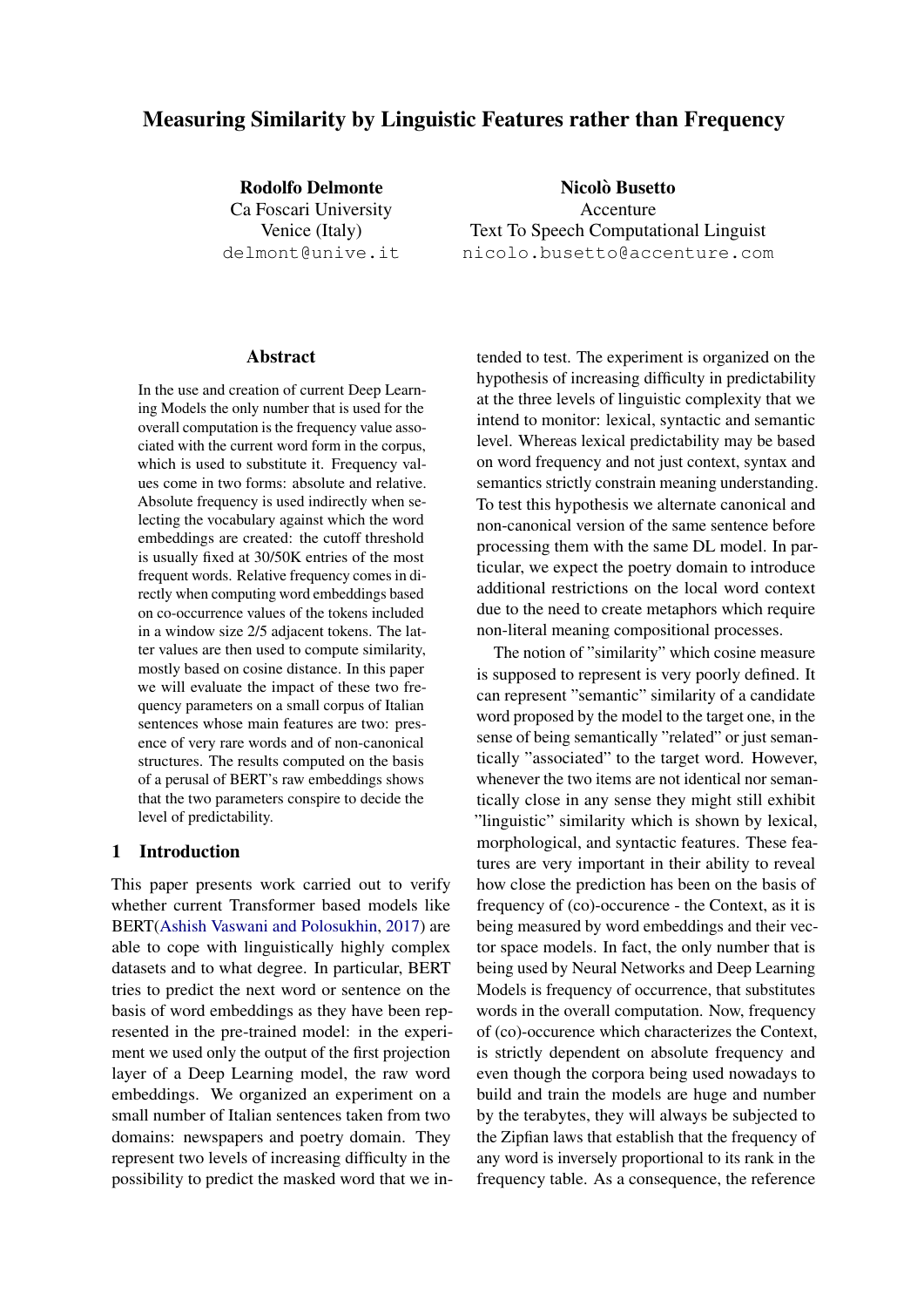dictionary on which basis the embeddings are built - usually comprising only the first 30/50K most frequent word forms - will always be a very partial picture of the corpus it should represent, and the use of subword units does not solve the problem (see [\(Delmonte,](#page-9-1) [2021\)](#page-9-1)).

In order to evaluate fine-grained levels of similarity between the predicted outcome and the expected result we devised a graded scale of linguistically based scoring table which is then used to produce a "predictability parameter". This parameter is highly correlated with the cosine measure used to gauge the similarity between predicted and expected, but produces a better distinction between linguistically evaluated classes.

A further important element contributing to define the kind of response Italian language exhibits to Deep Learning is its inherent language structure which is very different from English as discussed in what follows.

## 1.1 English and Italian are totally different languages

It is a fact that the great majority of experimental works on Deep Learning Models is made on English, which is in no way a good representative of the variety of languages spoken in Europe, where Slavic and Romance languages prevail. In particular Italian, a Romance language, is a morphologically rich language thus possessing a very large vocabulary of unique wordforms which, if compared to the total number of wordforms obtainable from the WordNet list of citation forms for English is an order of magnitude higher – from 500K to 5 million wordforms in Italian, only considering the corresponding number of grammatical categories[\(Delmonte,](#page-9-2) [2014\)](#page-9-2). It has already been shown elsewhere[\(Tripodi and Pira.,](#page-9-3) [2017\)](#page-9-3) that languages like Italian, which have a rich morphology, need embeddings with higher dimensions and a vocabulary size more than doubled in order to account for the variety of semantically relevant wordforms. In order to evaluate frequency values associated to each masked word, we cleaned the frequency list of Italian wordforms compiled on the basis of ItWaC <sup>[1](#page-1-0)</sup>, deleting all numbers and websites, which now counts 1,700,000 entries. Then we extracted the

first 50000 most frequent wordforms to be used to check what words would be included by a model created on the basis of BERT tokenization module. In this way, wordforms included are up to a frequency value of 1377. The remaining portion of the frequency list is then cut at frequency value 4, thus leaving out Rare words, made up of Trislegomena, Dislegomena and Hapaxlegomena, which is by far the longest list: it counts 1,642,949 entries. The Upper List – the list that includes the 50000 plus the rest of wordforms down to and including words with frequency 4, is made up of 513,427 entries.

Thus, we consider as the most frequent part of our 50,000 dictionary wordforms with frequency equal to 10000, and we mark them with a degree sign  $(°)$ -, second less frequent part of the list goes from 10000 to 1377 we call "low" frequency words that we mark with one asterisk (\*). We then consider as "very-low" frequency words those ranging from 1377 down to 4 occurrences that we mark with two asterisks (\*\*)-, and the wordforms in the remaining long tail are classified as "Rare Words" that we mark with three asterisks (\*\*\*). The final classification is then organized into four classes: High, Low, Very Low and Rare. In this way, words with more than one asterisk will not be present in the dictionary and would have to be dissected into subunits thus losing its semantics. This is discussed in detail below in those sentences where it happens (see sentences 2A, 4A, 5A, 8B, 9B, 13A, 14A, 15B, 18B).

To compare English with Italian word lists, we now consider the lemmata list and not the wordform one we just commented. The first 100 entries in the lemmata frequency list summed together could be used to produce 926 wordforms. The list contains 50 invariable wordforms, mainly grammatical or function words - with one proper noun, "Italia"/Italy. If we look into the frequency list made available by the same project web page for UK English, we only find 20 words belonging to the class of variable words, the remaining 80 words are invariable. Summing up all possible wordforms we come up with a total of 92, again one level of magnitude less. An important feature which has been used frequently in the cognitive literature is the relevance of the effort/time required to pronounce/read a word: a short word, both phonetically and as grapheme, is preferred and confirmed in an experiment based on semantic grounds by Ma-

<span id="page-1-0"></span> $1$ <sup>1</sup>The corpus contains approximately 388,000 documents from 1,067 different websites, for a total of about 250M tokens. All documents contained in the PAISA' corpus date back to Sept./Oct. 2010. The itWaC corpus is available at https://wacky.sslmit.unibo.it/ accessed on October, 2021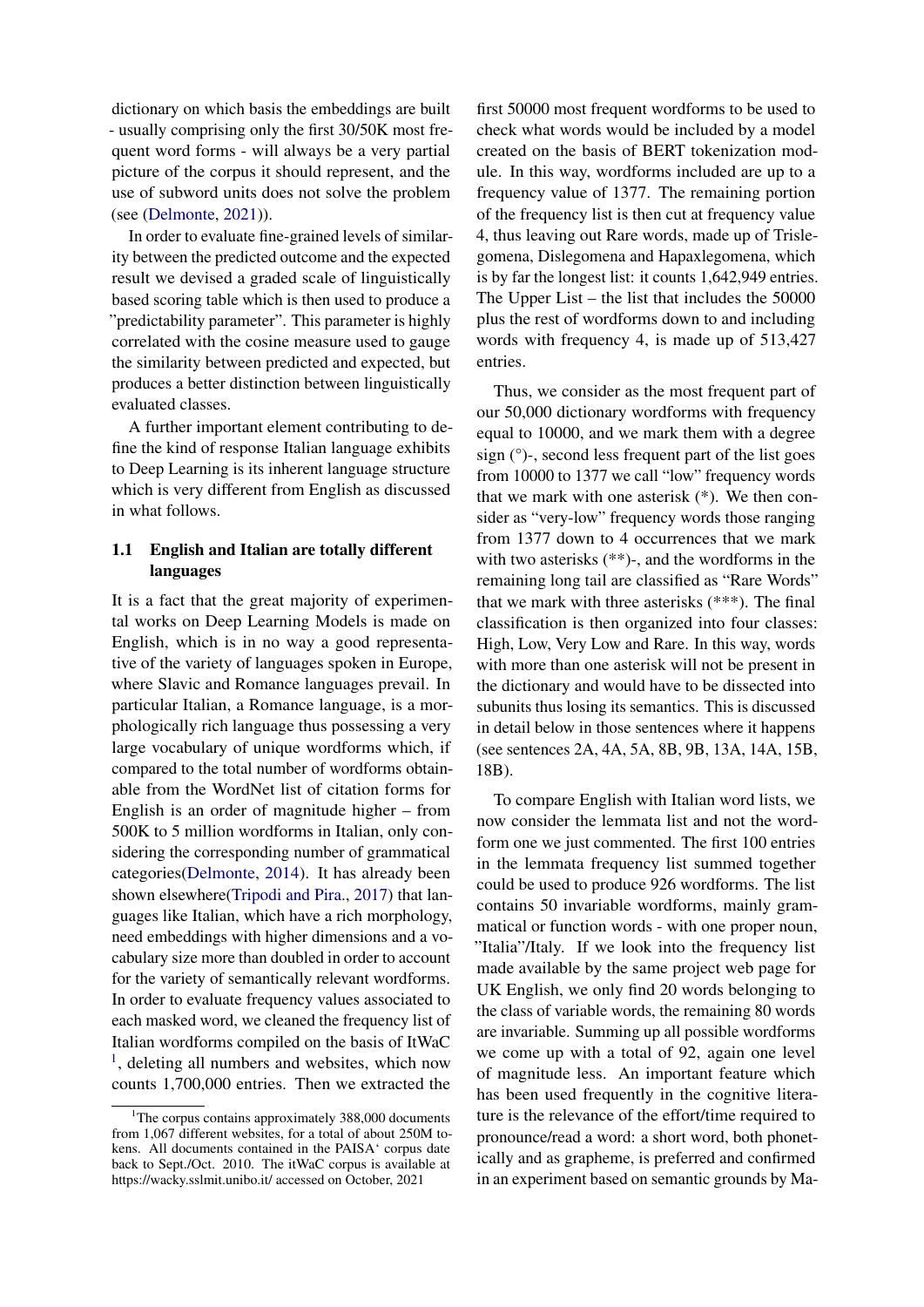howald et al. [\(Mahowald et al.,](#page-9-4) [2012\)](#page-9-4), where pairs of near synonym words inserted in frame sentences and user have consistently chosen the shortest ones as the most predictable. This seems to be confirmed by the well-known fact that the top range of frequency lists of wordforms are occupied by short words thus confirming the inverse correlation existing between word length and frequency. Most frequent words are not only the shortest but the ones with more senses as confirmed in a paper by Piantadosi et al. [\(Piantadosi et al.,](#page-9-5) [2012\)](#page-9-5), hence the more frequent. To verify this we inspected the top 200 words in the frequency lists of ItWac for Italian and English and counted their number of syllables with the following results: Italian has 75 monosyllabic words and 125 words with more than one syllable; English has 149 monosyllabic words and 51 words with more syllables. The two languages have an opposite distribution as has also been documented in a previous paper [\(Delmonte,](#page-9-2) [2014\)](#page-9-2). In addition, English top 200 words contain only 30 content words, while Italian contains 61 content words, ten of which are morphological variants, English has only one morphological variant.

### 1.2 The Dataset and Non-Canonical **Structures**

The most important feature of the experiment is that all sentences are characterized by noncanonical structures. Italian is a language in which non-canonical structures are fairly common due to the weakly configurational nature of the language and to the existence of the pro-drop parameter that allows sentences to freely omit lexically expressed subjects[\(Delmonte et al.,](#page-9-6) [2007\)](#page-9-6). We then operated on the dataset in two ways: at first we reformulated the text obtained modifying each sentence structure in order to make it canonical. The inclusion of sentences from poetry has been done in order to focus on the effects of context in conjunction with word level frequency effects  $2$ . The reason for this choice is that poetry is the only domain where rare words are used consistently thus making available a full real context of use for (very) low frequency words. The combined effect of using rare words in a non-canonical syntactic configuration and then restructuring the same sentence with a canonical structure allowed us to make important comparisons. Non-canonical sentences in Italian can be found in great number due to the pro-drop nature of the language which thus resembles Chinese and Japanese [\(Delmonte,](#page-9-8) [2009\)](#page-9-8).

As said above, Italian is very rich in number and types of non-canonical structures. This is mainly due to its being a direct derivation from Latin, a free word-order language (see [\(Delmonte,](#page-9-7) [2018\)](#page-9-7)). Our approach has been previously adopted by other researchers but with slightly different aims that we describe in what follows. The first work is by [\(Paccosi et al.,](#page-9-9) [2022\)](#page-9-9) where the authors present a new dataset of Italian based on "marked" sentences, which is then used to verify the performance of a neural parser of Italian (TINT) on the dataset. The result for LAS dependency structures is 77%, 3 points below the best results previously obtained on the UD corpus of Italian, which was 80% accuracy. This result confirm previous work documented also in [\(Delmonte,](#page-9-10) [2016\)](#page-9-10) with a small dataset containing strongly marked sentences, which have been included in the text used in this paper, where the results were well below 50% accuracy. The authors make a detailed description of the type of marked structures they annotated in their treebank corpus. It is a list of seven structures - cleft, left dislocated, right dislocated, presentative "ci", inverted subject, pseudo-clefts, hanging topic - with a majority of Cleft sentences and Left dislocated sentences.

Similar result is obtained by the experiment presented in the paper by [\(Pedinotti et al.,](#page-9-11) [2021\)](#page-9-11) where in Section IV they test the ability of Transformers - they use RoBERTa - on a small dataset with surface syntactic structures different from the recurrent word order. They modify the sentences to produce cleft and interrogative versions of the same sentences. The result for core semantic roles - this is what they are testing - is a dramatic drop of performance from 0.65 of correlation in canonical transitive versions down below 0.35. Compared to the corpuses above, our dataset is smaller but it contains many more types of marked constructions, which makes it more difficult to come to terms with, and this is due mainly to presence of sentences from the poetry domain.<sup>[3](#page-2-1)</sup>

<span id="page-2-0"></span><sup>&</sup>lt;sup>2</sup>For a thorough syntactic and semantic description of these sentences, [\(Delmonte,](#page-9-7) [2018\)](#page-9-7)

<span id="page-2-1"></span><sup>&</sup>lt;sup>3</sup>We present here the structures contained in our dataset: *complete argument inversion* (the complement is fronted and the subject is in post verbal position) in sentence 7B - with copula deletion, and in sentence 17B with infinitival structure as subject;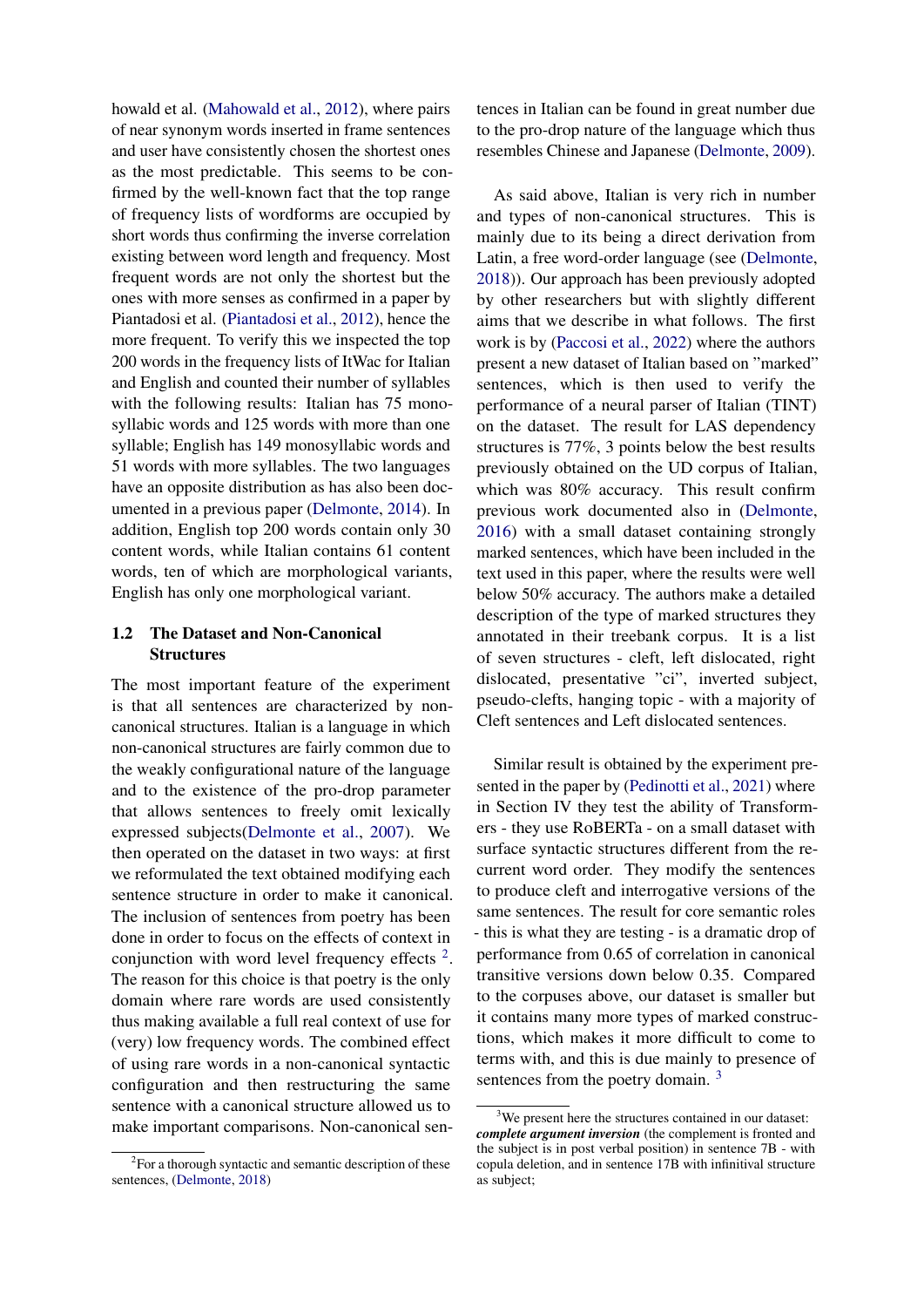## 2 The Experimental Setup: (Co)-Frequency and Cosine Measures do not coincide

We assume that word predictability can be characterized by two parameters: word (co-occurrence) frequency/ies and linguistic complexity measured by the Context, or a syntactic/semantic related scoring function. We evaluate word co-occurrence frequencies by means of embeddings as the cosine value made available by  $BERT<sup>4</sup>$  $BERT<sup>4</sup>$  $BERT<sup>4</sup>$  in its first projection layer, using pretrained models and no finetuning.

As said above, we used BERT – with the Italian model taken from UWAC corpus, Umbertocommoncrawl - and examined the output of the first or projection layer<sup>[5](#page-3-1)</sup>. In this way we intended to check the predicting ability of BERT on the masked word, by selecting in turn one content word at a time allowing BERT to use the rest of the sentence as a context to make appropriate predictions. To this aim we ran BERT by masking each content word and some function word, one at a time in order to be able to make a detailed error

*PPspecification extraction from the noun phrase and fronted to the left* in sentence 5A;

*clitic left dislocation* in sentence 8B;

*object right dislocation* (the object is positioned after the indirect object or the adjuncts) in sentence 10B;

analysis and parameter evaluation.

The text is made up of 18 sentences, 11 belonging to the newswire domain and 7 sentences belonging to Italian poetry of last century<sup>[6](#page-3-2)</sup>. The English translation is available in the Appendix. We signed every sentence with letter A for those belonging to the poetry domain - 7, and letter B for newswire domain - 11. The newswire sentences are taken from the treebank of Italian – VIT, Venice Italian Treebank – available also under UD repositories.<sup>[7](#page-3-3)</sup>; the poetry set of sentences is taken from publicly available collections of Italian poets of the first half of the nineteenth century which have already undergone specific analysis in previous work  $8$ . In what follows we make a detailed description of the outcome of the BERT masked word experiment for each word of every sentence analysed. The comments are followed by the lookup result of each content word in the ItWac frequency list to assess their position. The overall results are then reported in separate tables and discussed in detail in the following section.

*Sentence 1.B - Oggi ringrazio della cortesia in piu` occasioni dimostrata a me e ai miei colleghi. 1.Bc Oggi ringrazio della cortesia dimostrata a me e ai miei colleghi in piu occasioni. `* The sentence belongs to the newswire domain: it is computed best in the canonical form, with 5 words over 8 while the non-canonical version has only 3 words predicted correctly – only "più/more", "occasioni/chances" and "miei/my". Cosine values are not particularly high except for "miei/my" the possessive which being in its attributive position has a favourable predictive condition. "Oggi" is wrongly predicted as being a separator with very high value, " s 0.99998". It can be noted that "ringrazio" is partially predicted by "Grazie" in first position but very low value  $0.14397$ . Now the canonical version: Ringrazio  $(0.0238)$ , più (0.287), occasioni (0.545), dimostrata (0.165), miei (0.882). Interesting to note that the three words predicted in both structural versions have the same cosine values. When we add the remaining 7 sentences, another word is predicted, colleghi (0.076). No connection with frequency values of the missing words: they are all positioned in the high part of the frequency list – excluding "più" and "miei" which are grammatical words and are positioned close to the top. Frequency List:  $\degree$ -più;  $\degree$ -miei;  $\degree$ -Oggi;  $\degree$ -colleghi;  $\degree$ -occasioni;  $\degree$ -ringrazio; °-dimostrata; °-cortesia

*Sentence 2.A - Lei sola forse il freddo sognatore educherebbe al tenero prodigio. 2.Ac Forse il freddo sognatore educherebbe lei sola al tenero prodigio.* The second sentence belongs to the poetry domain. The original non-canonical version has no candidate found in the first 5 positions. This may be due to presence of a rather infrequent

*object fronting* (the object comes before the subject at the beginning of the sentence) in sentence 2A and 5A;

*adjective extraction* (the adjective is extracted and fronted from the noun phrase) in sentence 13A and 14A;

*PPadjunct preposing from participial clause* in sentence 1B and 13A;

*lexical verb left extraction* (the main verb - untensed nonfinite - is positioned before the auxiliary/modal) in sentence 3A;

*subject right dislocation* (the subject is positioned after the complements) in sentence 3A and 6B;

*subject and object fronting* (the subject comes before the object and both are positioned before the main verb) in sentence 4A and 5A;

*parenthetical insertion* (a parenthetical is inserted after the subject before the main verb) in sentence 11B and 16B;

*adjective right extraction* (the adjective is extracted from the noun phrase and positioned after the noun adjuncts) in sentence 11B and 14A;

*PPspecification right stranding* - the PPof is stranded to the right out of the noun phrase in sentence 14B;

*lexical verb right extraction* (the main verb - untensed nonfinite - is positioned after the complements) in sentence 12A; *double parenthetical insertions* (after the subject and after the verb complex and before the complements) in sentence 15B and 16B;

*clitic left dislocation with subject fronted as hanging topic* in sentence 18B.

<span id="page-3-0"></span><sup>&</sup>lt;sup>4</sup> presented in the paper by Loreto Parisi et al. [\(Parisi et al.,](#page-9-12) [2020\)](#page-9-12)

<span id="page-3-1"></span><sup>&</sup>lt;sup>5</sup>We produced the whole experiment leveraging the ability of the Huggingface implementation [\(Wolf et al.,](#page-9-13) [2019\)](#page-9-13)

<span id="page-3-2"></span><sup>&</sup>lt;sup>6</sup>That these sentences are hard to understand is indirectly confirmed by parsers' accuracy. We comment and analyze in depth all sentences in a paper where parsers of Italian have been used to parse them and have resulted in an accuracy lower than 50%. (see [\(Delmonte,](#page-9-7) [2018\)](#page-9-7))

<span id="page-3-4"></span><span id="page-3-3"></span><sup>7</sup><https://universaldependencies.org/> 8 see [\(Delmonte et al.,](#page-9-6) [2007\)](#page-9-6) [\(Delmonte,](#page-9-8) [2009\)](#page-9-8)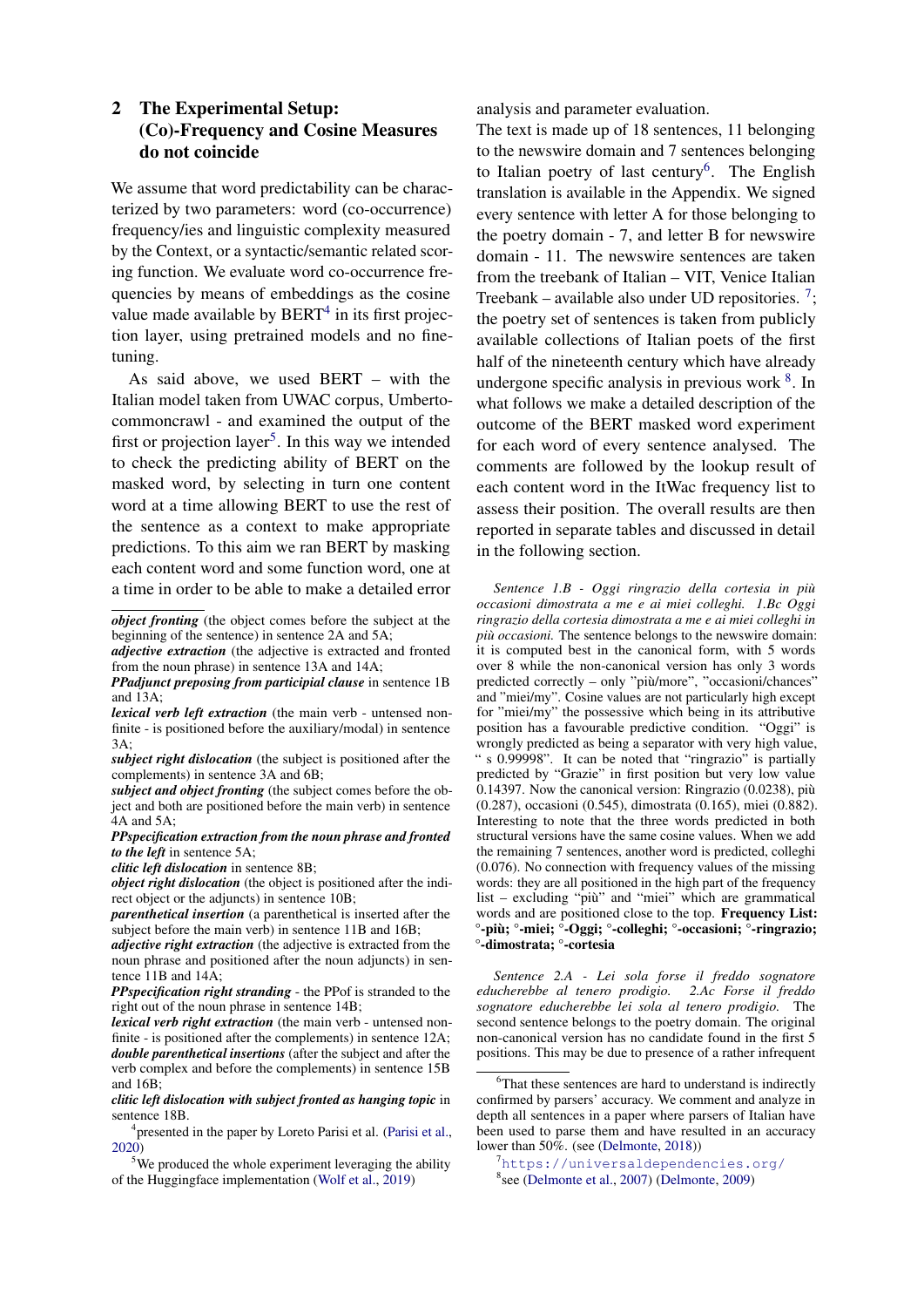word like "educherebbe/would+educate" as main verb which only appears listed low only in the Upper List. On the contrary, the canonical form has three words predicted: first "Forse/Maybe ", second word "lei/She", and third word "solo"/alone but with wrong masculine morphology. However, these words are correctly predicted with low cosine values - Forse (0.149), lei (0.0355) solo (0.0145). No version provides useful approximations of the meaning of the missing words even though "freddo/cold" is included in the high portion of the 50000 vocabulary. As to the remaining words, they are still included in the Vocabulary but in the lower portion. It is important to note that the lack of prediction can only be motivated just because by combining not so frequent words in unusual combination has produced metaphors like "cold dreamer", "tender prodigy", in association with a verb like "educate". Frequency List: °-solo; °-lei; °-Forse; °-freddo; \*-tenero; \*-prodigio; \*-sognatore; \*\*-educherebbe

*Sentence 3.A - Penso a un verde giardino ove con te riprendere puo a conversare l'anima fanciulla. 3.Ac Penso ` a un verde giardino ove l'anima fanciulla puo riprendere ` a conversare con te.* The non-canonical version of this sentence has two words correctly predicted, giardino/garden, ove/where and a third word with different morphology, in slot 5, Pensa/Think(3rd+person+singular+present+indicative), rather than Penso(1st+person). In the canonical version we find correctly Penso/think in second slot, and another word is added può/can, the modal auxiliary that is now positioned correctly in front of its main verb "riprendere/restart", which is by itself a very frequent verb. As to cosine values, we have the following low values for the canonical version: Penso (0.085), giardino (0.194), ove (0.146), può (0.0865). The non-canonical version has a lower value for Penso but a higher value for giardino (0.291). In the longer context, the interesting fact is constituted by the substitution of "Pensa" with fino/until in the non-canonical version; while in the canonical version Penso/think is moved to a worse position from second slot to last slot, slot 5 and a lower cosine value (0.06112). As to the non-predicted noun modifier "fanciulla/maid", this is certainly an unusual combination even though the two words are highly frequent. The result of the combination is of course a beautiful metaphor which combines "primavera"/spring with "fanciulla"/maid and the garden. Notice the different position of Penso+1st+pers, with respect to Pensa+3rd+pers which is by far less frequent. Now consider the word conversare/conversing which receives the following list of non-word predicted candidates: erare/?? (0.4455), rare/rare?? (0.16737), lare/?? (0.0549), mare/sea?? (0.0479), scere/?? (0.03124). Apart from RARE and MARE which I don't regard being selected for their current meaning but just for being part of the list of subwords, the remaining segments are all meaningless and bear no semantically useful relation with the masked word CONVERSARE. Frequency List: °-puo;` °-ove; °-anima; °-verde; °-Penso; °-riprendere; \*-Pensa; \*-fanciulla; \*-conversare

*Sentence 4.A - Se primavera il mio cuor generoso soffocasti di spasimi sordi. 4.Ac Primavera, se soffocasti il mio cuor generoso di spasimi sordi.* In this sentence only the phrase "mio cuor"/my heart is predicted in both structural versions. mio (0.291), cuor (0.394). The word "Primavera", which is the first word in the canonical version, has no close prediction: as happens in all sentences, the prediction is totally missed whenever a content word appears in first position. In the non-canonical version, the word comes second, after the conjunction "Se"/If, which predicts the appearance of an auxiliary BE/HAVE in their correct morphological word form – fossi/were, avessi/had in both cases with first person morphology, but also fosse/were, and the last two: con/with and solo/alone. The version with

the addition of the 7 sentences has the worsening effect of introducing a subword in place of con/with, MMAI which I assume derives from the wrongly split SEMMAI/if+ever. The word has been wrongly split because the segment SE is wrongly – at least in the word SEMMAI - regarded as a legitimate segment due to its very high frequency. Again the problem seems the unusual combination of the remaining words which are fairly common, apart from soffocasti/choked which is not included in the frequent nor in the Rare wordform list; and spasmi/spasms which is only included in the Upper List. In other words, it's their metaphorical import that prevents the correct prediction. However, it is the position that produces the worst results: the adjective "sordi/deaf" in predicative position is predicted as a punctuation mark in both structural versions. Frequency List: °-Se; °-mio; °-cuore; °-primavera; \*-generoso; \*-Primavera; \*-sordi; \*\*-spasmi

*Sentence 5.A - Ne l'oblioso incanto dell'ora il ferreo battito ´ concede. 5.Ac Ne il ferreo battito dell'ora concede l'oblioso ´ incanto.* This sentence is the worst case of the poetry domain lot: it has no word predicted neither in the non-canonical nor in the canonical version. This may be due to the presence of a very infrequent word "obliosi/oblivious". However, we notice the presence of an unusual combination of the attributive metaphoric use of "ferreo/iron-like", a rather unusual word. But of course, it is just the combination of words used to build a powerful metaphor that prevents predictions to take place. It is worthwhile noting that "incanto"/enchantment is substituted by ten candidates semantically loosely related to the domains evoked by the masked word: temporal dimension (rhythm, stepping, passing, proceeding, beat), and a condition of the contemplating mind (silence, rest, meaning, thought, sound). Also another important remark regards the inability to predict the ambiguous word "ora"/hour, homograph with "ora"/now, thus clearly showing that context is the determining factor. Frequency List: °-ora; °-Né; °-concede; °-incanto; \*-battito; \*\*-ferreo; \*\*-oblioso

*Sentence 6.B - Diventa cos`ı piu acuta la contraddizione. ` 6.Bc La contraddizione diventa cos`ı piu acuta. `* This sentence has different predicted words in the two structural representations, Diventa/Becomes is present in both. Then "così/so" and "più/more" are predicted in the canonical sentence - diventa (0.215), così (0.0439), più (0.559); while in the non-canonical structure only acuta/sharp is predicted, acuta (0.0441), and the cosine value for "Diventa" is lower being in sentence first position. The canonical form has predicted the discourse marker "così/so" positioned in sentence center: not so in the non-canonical structure where we can again assume that it is the position right after the verb at the beginning of the sentence that does not allow the prediction, notwithstanding its high frequency. Now consider the high frequency of "contraddizione" which is not predicted presumably because of its position at the end of the sentence: the first candidate is the subword "mente" with cosine value  $(0.16536)$ , followed by sensibilità/sensibility, coscienza/conscience, gioia/joy. Frequency List: °-più; °-così; °-contraddizione; °-acuta; \*-Diventa

*Sentence 7.B - Buono invece in complesso il resto. 7.Bc Invece in complesso il resto e buono. `* No word was predicted in either versions. In order to transform the original non-canonical version in the corresponding canonical one we added the copula "è" that is missing in the original sentence. This is predicted in the canonical version but since it has been added we do not count it for the actual predictive task. All the words are very frequent. As will be clarified further on, whenever the first word of the sentence coincides with a discourse marker or a conjunction the prediction is very close if not equal. This is the case for the canonical form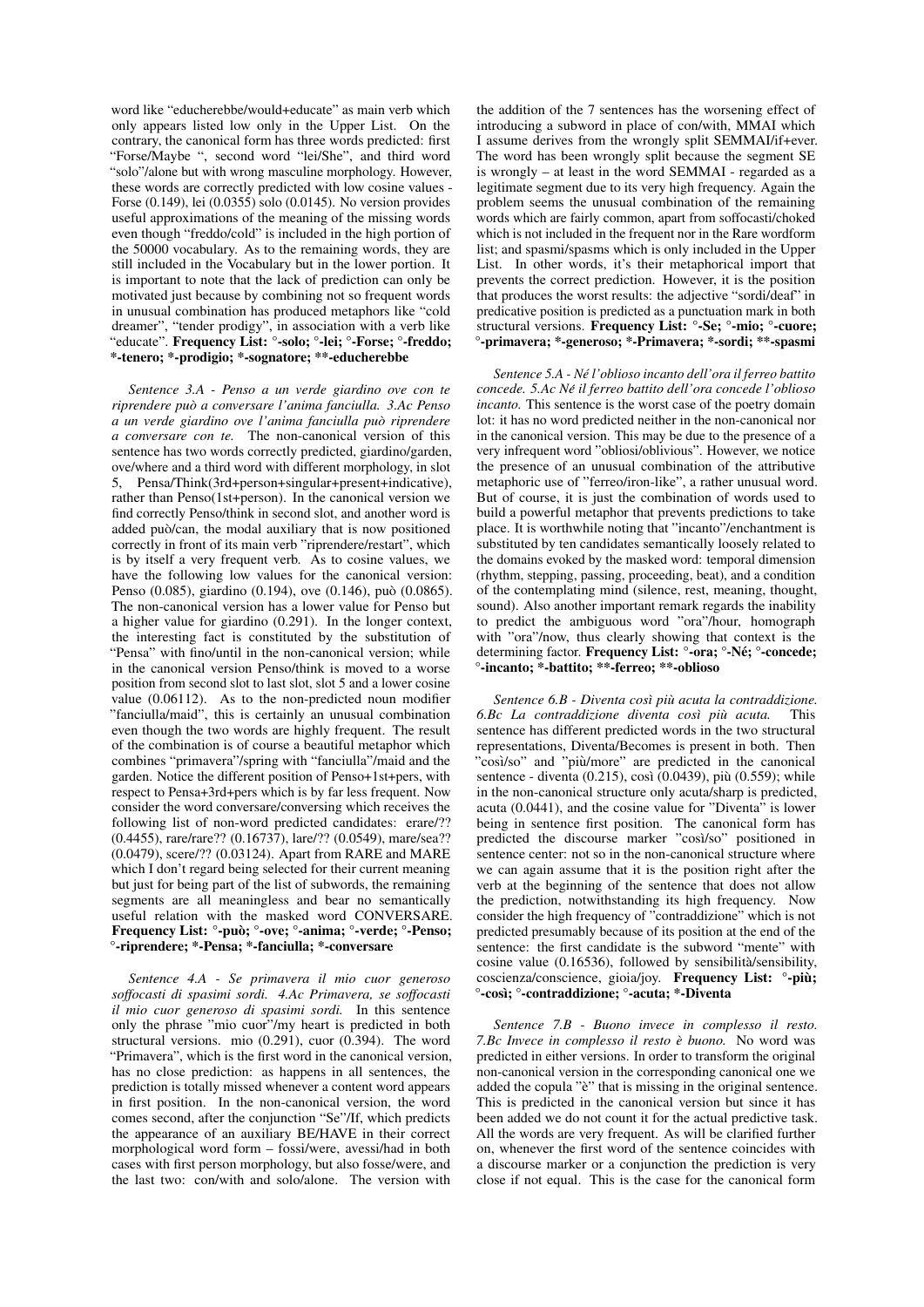of the sentence starting with "Invece"/Rather, which has the five following best predictions: "Ma"/But, "E"/And, "Però"/However, "Più"/More, "Ed"/And, all belonging to the same grammatical category and in two cases, also to the same semantic type ("Ma", "Però"). Considering the status of the adjective "Buono"/Good which comes in first position in the non-canonical structure and in second position in the canonical one, one can clearly realize the importance of the respective position and the context on the ability of BERT to predict. In the first case, the word coming first position has no left context and there is no similarity, not even at a grammatical level: only conjunctions and verbs are predicted. On the contrary, in the canonical form, "buono" appears as predicate in a copulative structure and the predictions are very close: diverso/different, risolto/resolved, compiuto/achieved, secondario/secondary, positivo/positive. Frequency List: °-invece; °-resto; °-complesso; \*-Buono

*Sentence 8.B - Una decisione importante Ghitti l'ha riservata a dopo le feste. 8.Bc Ghitti ha riservato una decisione importante a dopo le feste.* Only one word is predicted in both versions but it is not the same word. The canonical version predicts "importante/important",  $(0,0605)$ , the non-canonical version predicts "dopo/after", (0.0152). As can be noticed, the cosine values are very low and again the frequency of occurrence of the words contained in the sentence is fairly high - excluding the proper name "Ghitti" which does not exist in the overall frequency list. The unexpected fact is constituted by the inability to predict the auxiliary "ha"/has in the non-canonical structure – as opposed to what happens in the canonical one -, and the association in fourth slot of a non-word like "vamteen", presumably a subword of some kind. The only explanation could be the presence of a past participle with feminine+singular ending which is only allowed by presence of the resumptive clitic "la" needed to construct the Clitic Left Dislocation of the object NP "Una decisione importante". As said above, the canonical version predicts the presence of the auxiliary HAVE in the correct form and also in two additional morphologically possible forms: "aveva"/had+3rd+pers and "avrebbe"/would+have+3rd+pers; final word predicted in the other auxiliary legal form "è"/is. Frequency List: °-dopo; °-importante; °-decisione; °-riservata; °-feste; \*\*\*ukn-Ghitti

*Sentence* 9.B - L'importante ora è aprirlo di più. 9.Bc Ora *è importante aprirlo di più*. This sentence is perhaps too short and only function words are captured by BERT embeddings: ora/now  $(0.3825)$  più/more  $(0.0911)$ . The ambiguous word "ora"/now is better predicted in the non-canonical structure - in first position - for the availability of right context - the canonical version predicts "Ora" in fourth position (0.0844). Again this is not relatable to a frequency problem but just structural problems, with the exception perhaps of the final word "aprirlo" which is only present in the very-low frequency list. In fact, in the canonical version, "aprirlo"/open+it is substituted by cliticized verbs - though semantically unrelated, however, showing that the morphology has been captured correctly. As to "importante"/important, it does not appear in the first five candidates, but it is predicted in sixth position (0.04902). Frequency List: °-ora; \*\*-aprirlo

*Sentence 10.B - Le sue informazioni darebbero anche agli orientamenti di democrazia laica maggiori spinte. 10.Bc Le sue informazioni darebbero maggiori spinte anche agli orientamenti di democrazia laica.* This sentence has the same predicted word "maggiori/major" in both structural representations. As before, the words are all very frequent with the exception of "darebbero/+would+give, which is below the threshold and is only part of the "very+low"

List. Now consider the word spinte/boosts: predicted masked words are as follows: certezze/certainties (0.0852), garanzie/guarantees (0.0824), informazioni/information  $(0.04183)$ , taria/tary  $(0.04003)$ , opportunità/opportunities (0.0383). The fourth slot contains a subword, in fact a non-word, which is assigned a score higher than the one assigned to "opportunities". The question is that the masked word is not frequent enough to be able to collect the co-occurrences required. As a result, even very low scored embeddings are considered. The non-word gets a slightly better score when the text is considered as a whole with the last 7 sentences added, up to (0.06002), but remains always in fourth position. Frequency List: °-anche; °-informazioni; °-sue; °-maggiori; °-democrazia; °-orientamenti; °-laica; \*-spinte; \*-darebbero

*Sentence 11.B - In questo libro Maria Teresa, spiegano alla Mondadori, darà esempi di carità concreti. 11.Bc In questo libro Maria Teresa dara esempi di carit ` a concreti, spiegano ` alla Mondadori.* In this sentence there is a striking difference in prediction between the two structures. The non-canonical version has only two words predicted, "libro/book" and "esempi/examples", libro  $(0.0242)$ , esempi  $(0.653)$ . On the contrary, in the canonical version BERT manages to predict four words, "questo/this", "Maria/Mary", "Teresa/Therese", "esempi/examples", questo (0.767), Maria (0.283), Teresa (0.141), esempi (0.734). Strangely enough, the word "libro" does not figure in the first five candidates. Useless to say, the remaining words are all very frequent. The third run with a longer text including the following 7 sentences gives interesting results: "Teresa" now becomes first candidate substituting the previously chosen first candidate "ci"/us. The word "esempi"/examples, predicted as first candidate, in the text is followed by "carita"/charity which is not predicted in ` both version: in its place, the first candidate is again "esempi", thus certifying that predictions are made one word at a time disregarding the textual context. Now consider the adjective "concreti" which has been dislocated and is disjoined from its head, "esempi". The list of five candidates for the canonical version is the following: "cristiana+fem+sing"/Christian (0.1919), '.' (0.0909), ',' (0.0387), "civile+sing"/civil  $(0.0383)$ , "esemplare+sing"/exemplar  $(0.0222)$ . None of the candidates is plural in number as it should be, if the morphology of Italian has to be respected. On the contrary, the first candidate agrees both in number and gender with the preceding word "carita+fem+sing"/charity, which is not to ` be considered the correct nominal head. The non-canonical version has one punctuation mark less and an additional adjective "pastorale+sing"/pastoral. Frequency List: <sup>o</sup>-questo; °-libro; °-esempi; °-carità; °-concreti; °-darà; °-spiegano; °-Mondadori

*Sentence 12.A - Disse che gli hanno il cor di mezzo il petto tolto. 12.Ac Disse che gli hanno tolto il cuore di mezzo il petto.* This sentence from the poetry subset has only one word in common "cor/heart" and an additional word predicted in the canonical structure, "tolto/taken+off". The cosine values are all very low, cor-cuore (0.1019), for the non-canonical, and cor-cuore (0.0756), tolto (0.156) in the other structure. Interesting enough, when using the configuration with the whole text, also "mezzo/means" is predicted in second slot. Frequency List: °-mezzo; °-cuore; °-petto; °-tolto; \*-Disse

*Sentence 13.A - I ritrosi pareri e le non pronte e in mezzo a l'eseguire opere impedite. 13.Ac I ritrosi pareri e le opere non pronte e impedite in mezzo a l'eseguire.* No prediction found by BERT in the two structural representations with the exception of "mezzo"/means which however is only appearing in 8th position and not considered in this evlauation. However it is important to note that the previous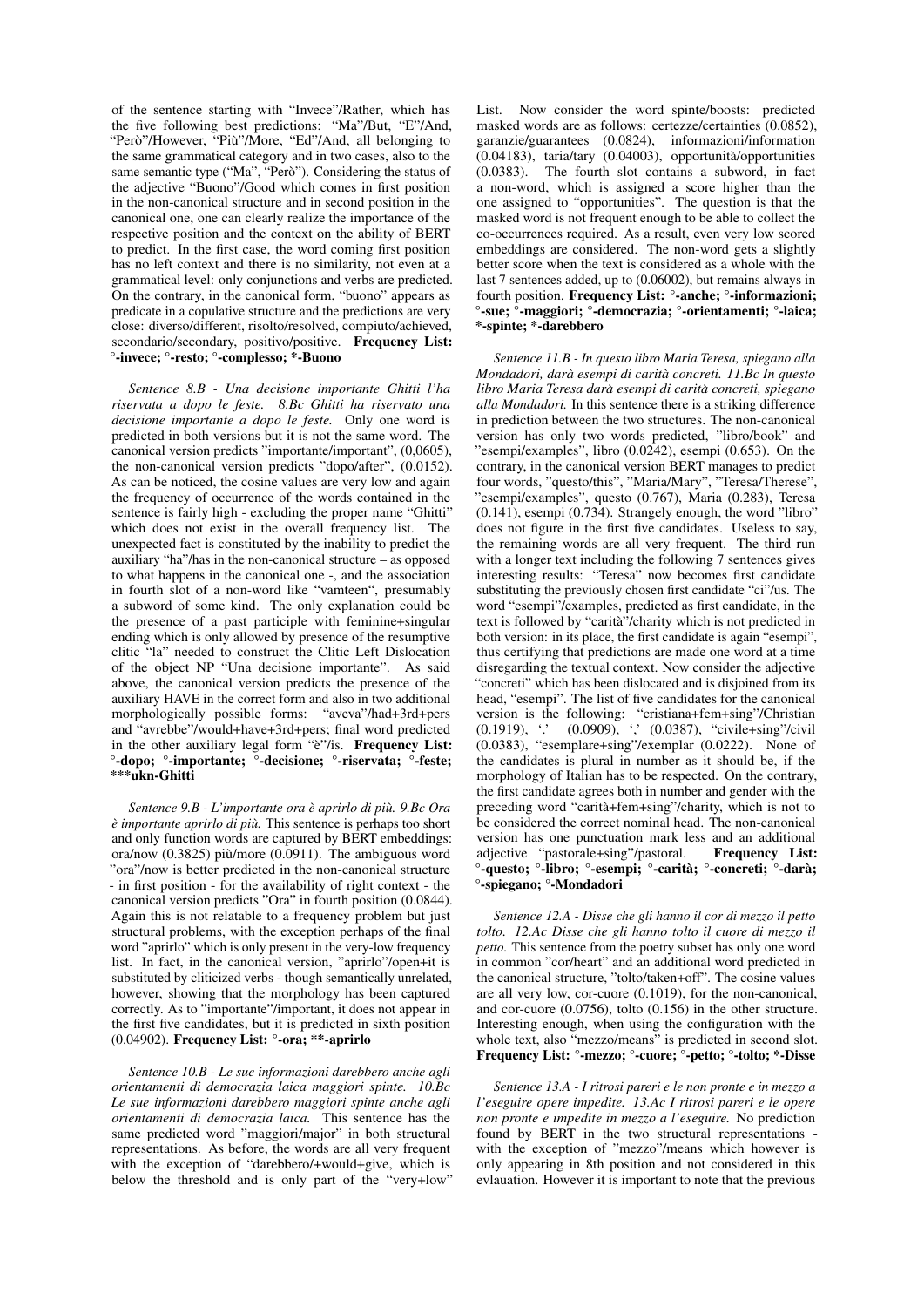seven predicted words are in fact only subwords, mostly meaningless, and some having a corresponding identical wordform with a totally different meaning. Here they are:<br>"dotti"/learned+mas+plur, "dotte"/learned+fem+plur, "dotti"/learned+mas+plur,<br>"tente"/meaningless, "sistenti"/meaningless, "sistenza"/meaningless,"difficolta"/difficulty, "fami"/meaningless. ` As to their frequency, words are mostly frequent but there are two missing words in the overall frequency lists: "ritrosi/reluctant" and "impedite/hampered". These two words may have been supplemented as subwords but with no useful context for the current analysis. The five candidates appearing are as follows: for "ritrosi" we have - suoi/his+hers, non/not, buoni/good+masc+plur, mal/bad(truncated), loro/their+them+they; and for "impedite" - '.', buone/good+fem+plur, inutili/useless+plur, nuove/new+fem+plur, pubbliche/public+fem+plur. In all of these cases, even if the correct word has not been predicted, the morphology has been matched correctly. Frequency List: °-mezzo; °-opere; °-pareri; °-eseguire; °-pronte; \*\*\*ritrosi; \*\*\*impedite

*Sentence 14.A - Un'eco di mature angosce rinverdiva a toccar segni alla carne oscuri di gioia. 14.Ac Un'eco di mature angosce rinverdiva a toccar segni di gioia oscuri alla carne.* This is another sentence from poetry domain very hard to tackle and to understand. Both the canonical and the non-canonical analyses have just one word found, "eco/echo" (0.0984). Of course the main verb "rinverdiva" is not amongst the frequent words in the list: in fact, it is missing. The remaining words are frequent but they are organized in a peculiar structural configuration with the declared aim to produce metaphors. No changes or improvements when the sentence is analysed with the canonical version of the text. As we did for example 11, we now consider the discontinuous adjective "oscuri+masc+plur"/obscure and the morphology of the five candidates predicted. In the non-canonical version we have: "pieni+mas+plur"/full (0.5461), "piena+fem+sing"/full (0.0486), "e"/and, ',', "pieno+mas+sing"/full (0.0216). Now the canonical version: "fino"/until (0.1139), "intorno"/around (0.1139), "dentro"/inside (0.1001), "sino"/until (0.0476), "vicino"/close (0.0437). As can be noticed, all of the predicted words for the non-canonical structure are function words and none – with the possible exclusion of the ambiguou "vicino+mas+sing" - is an adjective. The reason for this lack of grammatical match may be due to the presence of the articulated preposition "alle"/to the+fem+plur in the canonical version. In the non-canonical version the word "oscuri" was followed by a preposition "di" which is the most frequent wordform with 65 million occurrences. Frequency List: °-alla; °-carne; °-gioia; °-segni; °-toccare; °-eco; \*-oscuri; \*-mature; \*-angosce; \*\*\*rinverdiva

*Sentence 15.B - Il governo, quindi, pur rinunciando alla maggioranza assoluta, ha voluto, come gia nell'IMI, ` puntare a una privatizzazione graduale. 15.Bc Quindi, il governo ha voluto puntare a una privatizzazione graduale pur rinunciando alla maggioranza assoluta come gia nell'IMI. `* This long sentence belongs to the domain of the news and even in its non-canonical structure, it is more linear and thus more predictable. There are seven words predicted (over ten we masked) in the two versions: governo/government (0.304), maggioranza/majority (0.0377), assoluta/absolute (0.349), ha/has (0.977), voluto/wanted (0.491), puntare/aim (0.0385). The proper name IMI is in the very low list. Strangely enough the function word come/like (0.1925/0.9186) is predicted as first candidate in its non-canonical position, as second position ,but with a much lower cosine measure in canonical position. Frequency List: °-governo; °-maggioranza; °-voluto; °-assoluta; °-puntare, °-privatizzazione; °-graduale; \*-rinunciando; \*\*-IMI

*Sentence 16.B - In una conferenza al Viminale il ministro, quando viene interrogato sul senatore a vita, sulle prime non capisce il nome. 16.Bc In una conferenza al Viminale, quando viene interrogato sul senatore a vita sulle prime il ministro non capisce il nome.* There are four words predicted in this long sentence, again in the domain of the news, in the canonical and the non-canonical structures. They are: ministro/minister (0.497), viene (0.795), senatore/senator (0.808), vita/life (0.996). Again, most words are very frequent. An apparent difficulty is constituted by presence of a multiword: "sulle prime/at first" which may be hard to distinguish and differentiate on the basis of the context. In fact, in both structures, "prime" is substituted by riforme/reforms, banche/banks, dimissioni/resignation , pensioni/pensions, cose/things. Frequency List: °-vita; °-viene: °-nome; °-ministro; °-prime; °-senatore: °-conferenza; °-capisce; \*-interrogato; \*-Viminale

*Sentence 17.B - Primo intervento da fare, ha detto in questi giorni, e di attuare la riforma. 17.Bc Primo intervento ` da fare e di attuare la riforma, ha detto in questi giorni. `* This is another fairly simple sentence which has the major number of predicted words in the whole set in relation to the total number in the sentence. There are six words predicted both in the canonical and the non-canonical version: "fare/do" (0.818), "ha/has" (0.283), questi/these (0.961), giorni/days (0.83), riforma/reform (0.194). The only difference being the slot assigned to riforma/reform, which has first slot in the canonical version and second slot in the non-canonical one, preceded by Costituzione/Constitution. Useless to say, the missing words are all very frequent. Frequency List: °-fare; °-giorni; °-detto; °-intervento; °-riforma; °-Primo; °-attuare

*Sentence 18.B - Io il privato lo concepisco come un metodo di lavoro, come contratti di lavoro, come modo di gestire insomma. 18.Bc Io concepisco il privato come un metodo di lavoro, come contratti di lavoro, come modo di gestire insomma.* In this final sentence again belonging to the newswire domain, there are four words predicted: metodo/method (0.0618), lavoro/work (0.214), lavoro/work  $(0.214)$ , modo/way  $(0.794)$ . Again very frequent missing words, apart from "concepisco/surmise" which is the only word present in the Rare-Words list. When analyzed with the canonical version of the text, the word lavoro/work moves from third to first slot, with a slightly improved cosine score. Frequency List: °-lavoro; °-modo; °-Io; °-contratti; °-privato; °-metodo; °-insomma; °-gestire; \*\*\*-concepisco.

#### 3 Experimental Results and Discussion

The evaluation has been carried out in three different configurations: on a first configuration, part of the sentences, the last  $7$  – are withheld with the aim to reduce the overall context at sentence level. This is done both for non-canonical and canonical structures. Then the last 7 sentences are added and the cosine values verified to see if predictions have been modified.

We assume that a better form of evaluation should account for gradable differences between predictions in which the actual word is not found but the ones predicted are very "similar". The word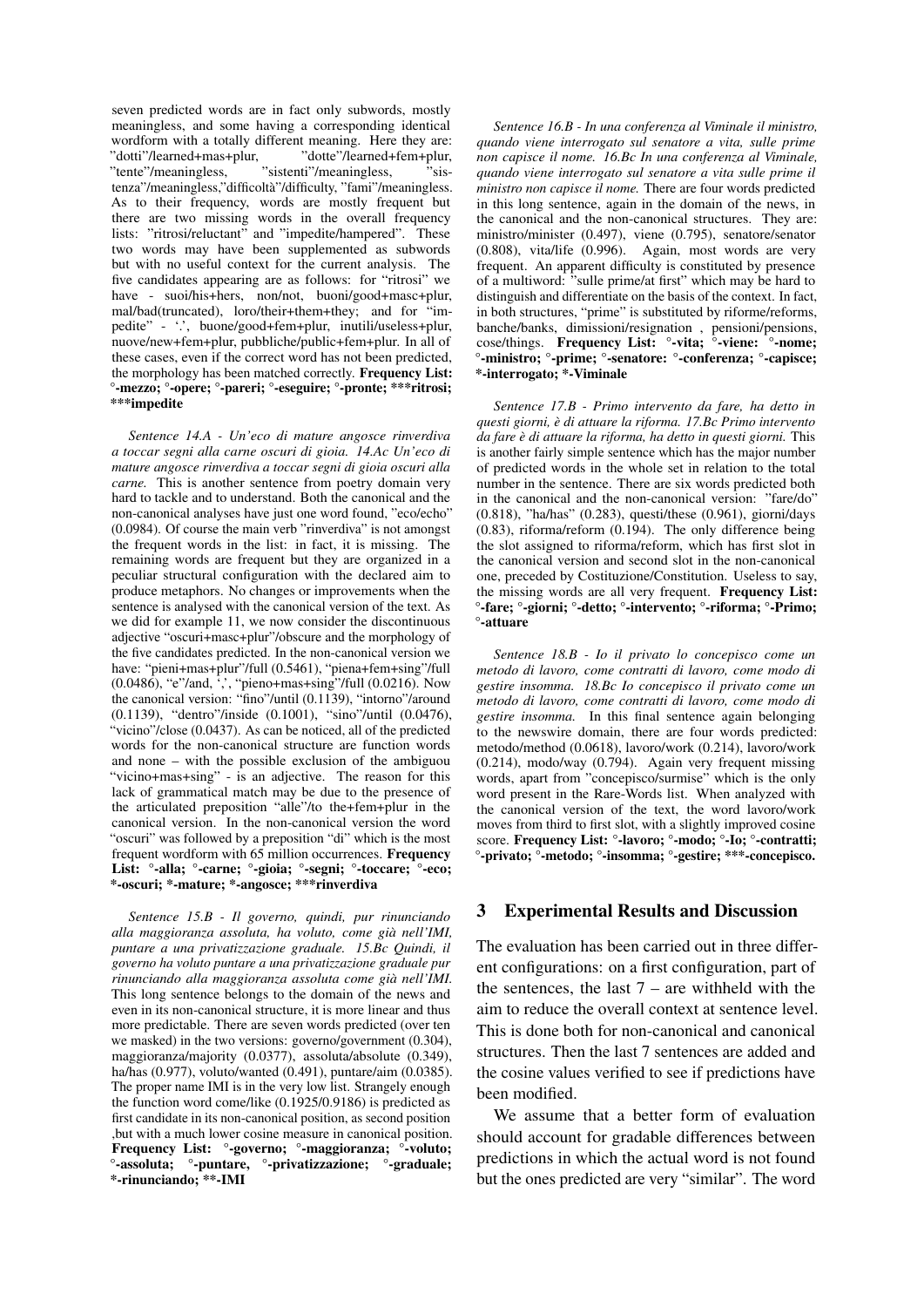"similar" then will need to be better decomposed into its various linguistic aspects and we have devised a graduality which may be turned into scores according to simple linguistic criteria. Similarity may attain morphological, lexical, grammatical, syntactic, semantic criteria. Thus the more the choices are close to the actual meaning of the expected word, the higher the score will be which we assume will be a real value from 0 to 1. Since the final choice is done on the basis of the theoretical assumptions underlying the Distributional Semantic Model we will call Table 1. accordingly.

| <b>Linguistic Category</b> | <b>Feature Type</b> | Score            |
|----------------------------|---------------------|------------------|
| <b>Identical</b>           | (first position)    | 1                |
| <b>Identical</b>           | (second position)   | 0.99             |
| Identical                  | (third position)    | 0.97             |
| Identical                  | (fourth position)   | 0.95             |
| Same word                  | different morphol-  | $\overline{0.8}$ |
|                            | ogy                 |                  |
| Same word                  | different grammati- | $\overline{0.7}$ |
|                            | cal category        |                  |
| Hyponym/                   | same morphology     | 0.6              |
| Antonym/                   | same grammatical    |                  |
| Meronym,<br>$Syn-$         | category            |                  |
| onym                       |                     |                  |
| Hyponym/                   | different morphol-  | 0.5              |
| Antonym/                   | ogy same grammati-  |                  |
| Meronym,<br>$Syn-$         | cal category        |                  |
| onym                       |                     |                  |
| Hyponym/                   | different morphol-  | 0.4              |
| Antonym/                   | ogy different gram- |                  |
| Meronym,<br>$Syn-$         | matical category    |                  |
| onym                       |                     |                  |
| Different word             | same grammatical    | $\overline{0.3}$ |
|                            | category same mor-  |                  |
|                            | phology             |                  |
| Different word             | same grammatical    | 0.2              |
|                            | category different  |                  |
|                            | morphology          |                  |
| Different word             | different grammati- | $\overline{0.1}$ |
|                            | cal category        |                  |
| No word                    | Punctuation - ukn   | $\overline{0}$   |

Table 1: Graded Evaluation Scale for a Linguistically Based Similarity Scoring according to DSM

We applied the scores reported in the table to the whole set of sentences and computed the results in the two tables below. In Table 2. we evaluate the seven sentences from the poetry domain, and in Table 3. the eleven sentences from the newswire domain. We computed three main parameters: in column 2, Number of Words masked with respect to total number of tokens; in columns 3 and 4 we list words correctly predicted with the identical corresponding word respectively in the Non Canonical and in the Canonical sentence structure; then in columns 5 and 6 we list the number of words with frequency values respectively Higher and Lower

than a given threshold that we established at 10.000 occurrences. We also considered words that don't appear in the 50000 vocabulary and reported them after a slash: we assume their import should be valued double. Thus for instance, in the Poetry text, we found 5 such words and the total number of Low Frequency Words is increased by 10 points. Finally, in column 7, we reported the result of applying the scoring function described in Table 1.

| Sent.  | No.   | Non            | Can.     |     | High Low     | Ling. |
|--------|-------|----------------|----------|-----|--------------|-------|
| No.    | Mask. | Can.           | Ws.      | Fr. | Fr.          | Eval. |
|        | Ws.   | W.s            |          | Ws. | Ws.          |       |
| 2.A    | 10/8  | $\theta$       | 3        | 4   | 3/1          | 3.76  |
| 3.A    | 14/9  | 3              | 4        | 6   | 3            | 6.04  |
| 4.A    | 10/8  | $\overline{2}$ | 2        | 4   | 4            | 3.99  |
| 5.A    | 9/6   | $\overline{0}$ | 0        | 4   | 1/2          | 2     |
| 12.A   | 11/7  | 1              | 2        | 4   | $\mathbf{1}$ | 3.49  |
| 13.A   | 15/7  | $\overline{0}$ | $\theta$ | 5   | 0/2          | 2.4   |
| 14.A   | 14/9  | 1              | 1        | 6   | 3/1          | 3.1   |
| totals | 83/54 | 7              | 12       | 33  | 15/6         | 24.78 |
|        |       |                |          |     | $=27$        |       |
| ratios | 0.65  | 0.58           |          |     | 0.82         | 0.46  |

Table 2: Linguistic Evaluation of Poetry Sentences

| Sent.  | No.    | Non            |                |     | Can. High Low    | Ling. |
|--------|--------|----------------|----------------|-----|------------------|-------|
| No.    | Mask.  | Can.           | Ws.            | Fr. | Fr.              | Eval. |
|        | Ws.    | W.s            |                | Ws. | Ws.              |       |
| 1.B    | 14/8   | 3              | 5              | 8   | 0                | 5.97  |
| 6.B    | 6/5    | $\overline{c}$ | 3              | 5   | $\boldsymbol{0}$ | 3.84  |
| 7.B    | 5/4    | 0              | 0              | 3   | $\mathbf{1}$     | 2.4   |
| 8.B    | 10/7   | 1              | $\overline{c}$ | 6   | 1                | 2.37  |
| 9.B    | 7/4    | $\overline{c}$ | 3              | 4   | $\mathbf{1}$     | 2.99  |
| 10.B   | 12/9   | 1              | 1              | 7   | $\overline{2}$   | 4.79  |
| 11.B   | 15/10  | $\overline{2}$ | 4              | 10  | $\overline{0}$   | 6.17  |
| 15.B   | 25/10  | 7              | 7              | 8   | $\overline{2}$   | 8.23  |
| 16.B   | 22/10  | 4              | 4              | 8   | $\overline{2}$   | 7.2   |
| 17.B   | 15/9   | 6              | 6              | 10  | $\overline{0}$   | 7.1   |
| 18.B   | 22/10  | 4              | 4              | 9   | 0/1              | 5.7   |
| totals | 153/86 | 31             | 38             | 78  | $9/1=11$         | 56.76 |
| ratios | 0.56   | 0.82           |                |     | 0.14             | 0.66  |

Table 3: Linguistic Evaluation of Newswire Sentences

As can be easily noticed by comparing all parameters, poetry and news have opposite values. Quantities measured in column 2 show how the ratio of masked words is higher in poetry than in the news domain – 0.65 vs 0.56 -, the reason being that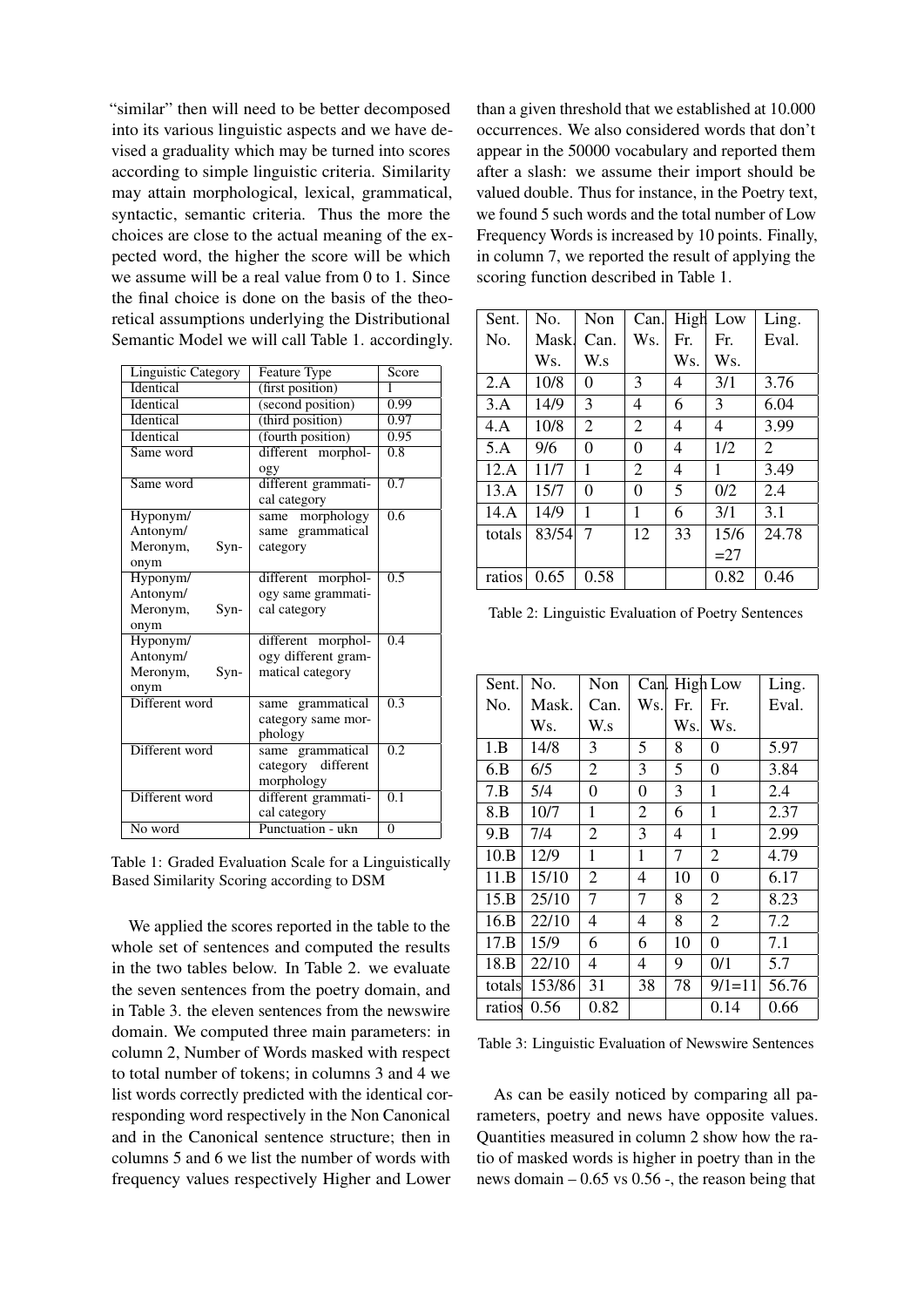poetry text makes use of less grammatical or function words, like articles, clitics, prepositions which are highly predictable but are less informative. The first important parameter is the difference in number of masked words identified in Non-Canonical vs Canonical Sentences, and here again as can be easily noticed the newswire domain has a much higher score than the poetry domain – 0.816 vs 0.583. Then the second relevant parameter derived by the proportion of High Frequency words vs Low Frequency words and computed as a ratio between the sum of the absolute number of words plus a doubling of the number of very low frequency words. Here the scores show the opposite relation, Poetry domain has a much higher number of Low Frequency words than Newswire domain – 0.818 vs 0.141. Eventually, the linguistic evaluation of every single masked word on the basis of its cosine measure and the graded scoring scale reported in Table 1. Where we see again a much higher overall score for the Newswire than the Poetry domain  $-0.66$  vs 0.4589. The conclusion we can safely draw from these data is that the News domain has a higher linguistically and frequency-based evaluated prediction score:

- because it has a much lower number of Low Frequency words
- because it has a higher number of contextually predictable words in Non-canonical structures

In other words, the context is both dependent on word frequency and word structural position. One example is highly representative of the interplay between frequency and context and is the word "Ora", an ambiguous word with two homographshomophones: one meaning "now", an adverbial contained in sentence n. 9 - the newswire domain; and another meaning "hour", a (temporal) noun, contained in sentence n. 5 - the poetry domain. Only the adverbial is predicted in both structural versions. The noun is contained in a sentence belonging to the poetry domain where the overall context is not supportive for that word predictability. In Figure 1. below we show weighted - by number of masked words - cosine values - by choosing always the value associated with the first candidate - when compared with weighted Linguistic Parameter by listing sentences in descending order according to their score. Correlation evaluation between our Linguistic Parameter and Cosine values is estimated at 0.8705 when computed on absolute values, but it

goes down to 0.6349 when using weighted values. News texts have overall higher parameters in both evaluations: the descending trend is however much more linear for linguistic parameters than for the cosine ones.



Figure 1: Evaluation by Two Parameters

### 4 Conclusion

In this paper we have proposed a word predictability parameter based on linguistically motivated information that we have tested in a highly constrained context determined by the combination of three fundamental factors for a sentence meaning understanding perspective on the prediction task represented by BERT masked task: use of infrequent words - as measured against the ItWac frequency list - and their phrase level combination – word poetic usage for metaphors w.r.t possible semantic association -, and their larger sentential context in uncommon syntactic structures – noncanonical structures. In order to be able to evaluate the different impact of the three adversarial factors on masked word prediction, we have included in the dataset a higher number of sentences from newswire domain showing the same structural syntactic properties but lacking both the usage of very infrequent words – with a few exceptions - and their uncommon combination to produce metaphors. Word predictability has then been measured by BERT raw word embeddings and their cosine measure, by masking one content word at a time - and a few function words. Each content word has then been searched in the frequency list made available by the ItWac frequency list. The results have clearly shown the ability of newswire sentences to receive an overall higher word predictability score thanks to the smaller effect of adversarial factors we investigated. The answer to the question: is frequency or context the determining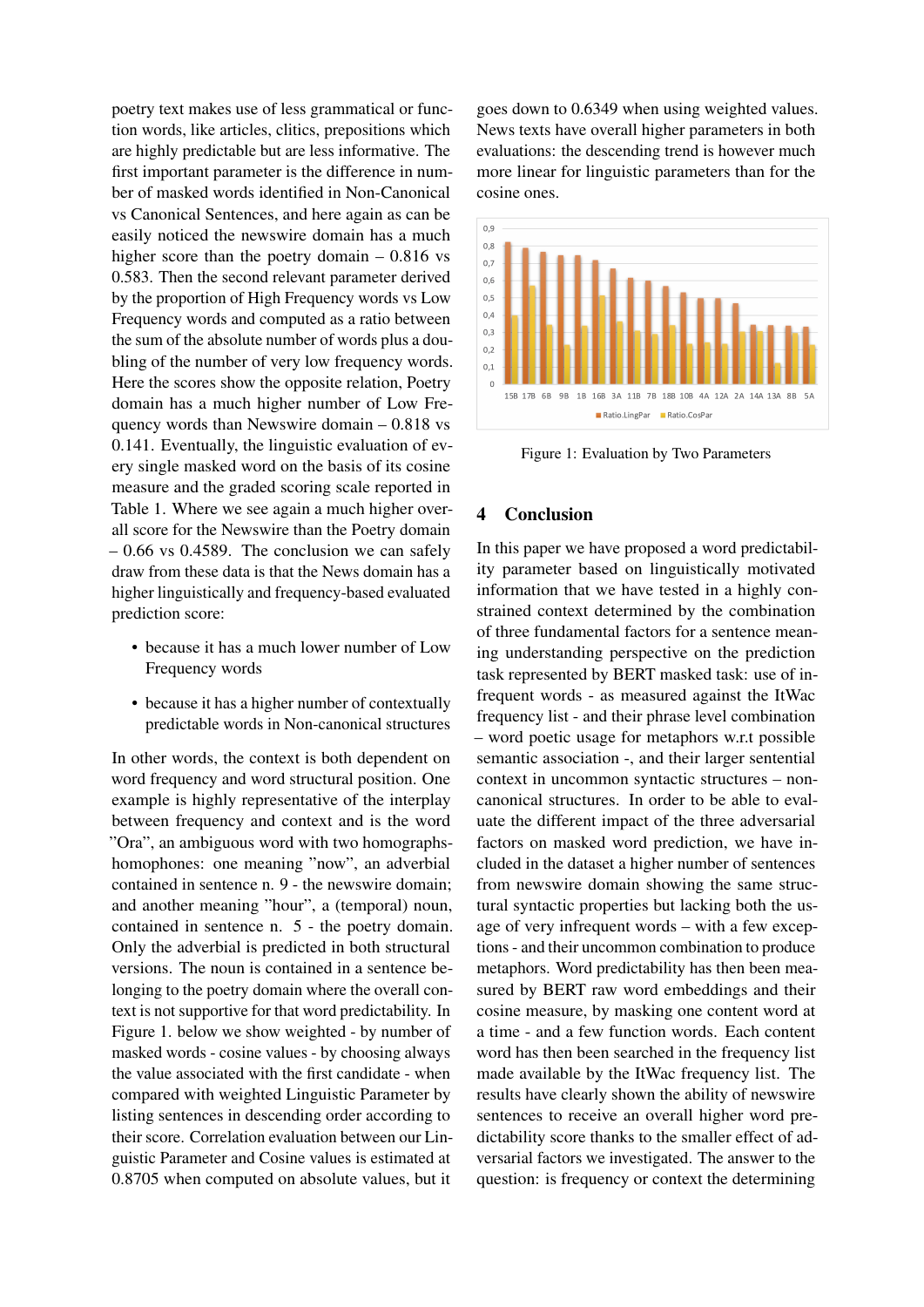factor for Transformer Language Models to predict the masked word, is both are. The news domain has less infrequent words and less uncommon noncanonical structures than the poetry domain, which is what explains the remarkable difference in final results.

### **References**

- <span id="page-9-0"></span>Niki Parmar Jakob Uszkoreit Llion Jones Aidan N Gomez Lukasz Kaiser Ashish Vaswani, Noam Shazeer and Illia Polosukhin. 2017. Attention is all you need. In *Advances in Neural Information Processing Systems*, pages 6000–6010.
- <span id="page-9-8"></span>Rodolfo Delmonte. 2009. *Treebanking in VIT: from Phrase Structure to Dependency Representation*, pages 51–80. IOS Press, Amsterdam.
- <span id="page-9-2"></span>Rodolfo Delmonte. 2014. A computational approach to poetic structure, rhythm and rhyme. In *Proceedings of CLiC-it - The First Italian Conference on Computational Linguistics*, volume 1, pages 144–150, Pisa, Italy. Pisa University Press.
- <span id="page-9-10"></span>Rodolfo Delmonte. 2016. [Syntactic and lexical com](http://aclweb.org/anthology/W/W16/W16-4108.pdf)[plexity in italian noncanonical structures.](http://aclweb.org/anthology/W/W16/W16-4108.pdf) In *Proceedings of the Workshop on Computational Linguistics for Linguistic Complexity*, pages 67–78, Stroudsburg, PA, USA. ACL.
- <span id="page-9-7"></span>Rodolfo Delmonte. 2018. Syntax and semantics of italian poetry in the first half of the 20th century. *Umanistica Digitale*, pages 35–66.
- <span id="page-9-1"></span>Rodolfo Delmonte. 2021. What's wrong with deep learning for meaning understanding. In *Proceedings of the 2nd Italian Workshop on Explainable Artificial Intelligence (XAI.it 2021)*.
- <span id="page-9-6"></span>Rodolfo Delmonte, Antonella Bristot, and Sara Tonelli. 2007. Vit - venice italian treebank: Syntactic and quantitative features. In *Proc. Sixth International Workshop on Treebanks and Linguistic Theories*, volume 1, pages 43—-54. Nealt Proc. Series.
- <span id="page-9-4"></span>K. Mahowald, E. Fedorenko, S.T. Piantadosi, and Edward Gibson. 2012. [Info/information theory: speak](https://doi.org/10.1016/j.cognition.2012.09.010)[ers choose shorter words in predictive contexts.](https://doi.org/10.1016/j.cognition.2012.09.010) *Cognition*, 126(2):313–318.
- <span id="page-9-9"></span>Teresa Paccosi, Alessio Palmero Aprosio, and Sara Tonelli. 2022. It is markit that is new: An italian treebank of marked constructions. In *Proceedings of CLiC-It 2021 - Eighth Italian Conference on Computational Linguistics)*.
- <span id="page-9-12"></span>Loreto Parisi, Simone Francia, and Paolo Magnani. 2020. [Umberto: an ital- ian language model trained](https://github.com/ musixmatchresearch/umberto) [with whole word masking.](https://github.com/ musixmatchresearch/umberto)
- <span id="page-9-11"></span>Paolo Pedinotti, Giulia Rambelli, Emmanuele Chersoni, Enrico Santus, Alessandro Lenci, and Philippe

Blache. 2021. Did the cat drink the coffee? challenging transformers with generalized event knowledge. In *Proceedings of the 10th Conference on Lexical and Computational Semantics*, pages 1–11, Bangkok, Thailand. Association for Computational Linguistics.

- <span id="page-9-5"></span>Steven T. Piantadosi, Harry Tily, and Edward Gibson. 2012. [The communicative function of ambiguity in](https://doi.org/10.1016/j.cognition.2011.10.004) [language.](https://doi.org/10.1016/j.cognition.2011.10.004) *Cognition*, 122(3):280–291.
- <span id="page-9-3"></span>Rocco Tripodi and Stefano Li Pira. 2017. Analysis of italian word embeddingsg.
- <span id="page-9-13"></span>Thomas Wolf, Lysandre Debut, Victor Sanh, Julien Chaumond, Clement Delangue, Anthony Moi, Pierric Cistac, Tim Rault, Rémi Louf, and Morgan Funtowicz et al. 2019. Huggingface's transformers: State-ofthe-art natural language processing.

## 5 Appendix - English Version of the Canonical and Non-canonical text

1.B Today I thank for the courtesy on several occasions demonstrated to me and my colleagues. 2.A She alone maybe the cold dreamer would educate to the tender prodigy. 3.A I think of a green garden where with you resume can conversing the soul maiden. 4.A If spring my generous heart choked of deaf spasms. 5.A Neither the oblivious enchantment of the hour the iron-like beat grants. 6.B Becomes thus sharper the contradiction. 7.B Good instead overall the rest. 8.B An important decision Ghitti reserved after the holidays. 9.B The important thing is now to open it more. 10.B His information would also give to the guidelines of laique democracy greater boosts. 11.B In this book Maria Teresa, they explain at Mondadori's, will give examples of charities concrete. 12.A Said that they have his heart from inside the chest removed. 13.A The reluctant opinions and not ready and in the midst of executing works hampered. 14.A An echo of mature anguish revverdived to touch signs to the flesh dark of joy. 15.B The government, therefore, though giving up the absolute majority, has wanted, as already in IMI, focusing on a gradual privatization. 16.B At a conference in the Viminale the minister, when he is questioned on the senator to life, at first does not understand the name. 17.B First intervention to do, he said these days, is to implement the reform. 18.B I conceive the private as a work method, as work contracts, as a way to manage in short.

1.Bc Today I thank you for the courtesy demonstrated to me and my colleagues on several occasions. 2.Ac Maybe the cold dreamer educated her alone to the tender prodigy. 3.Ac I think of a green